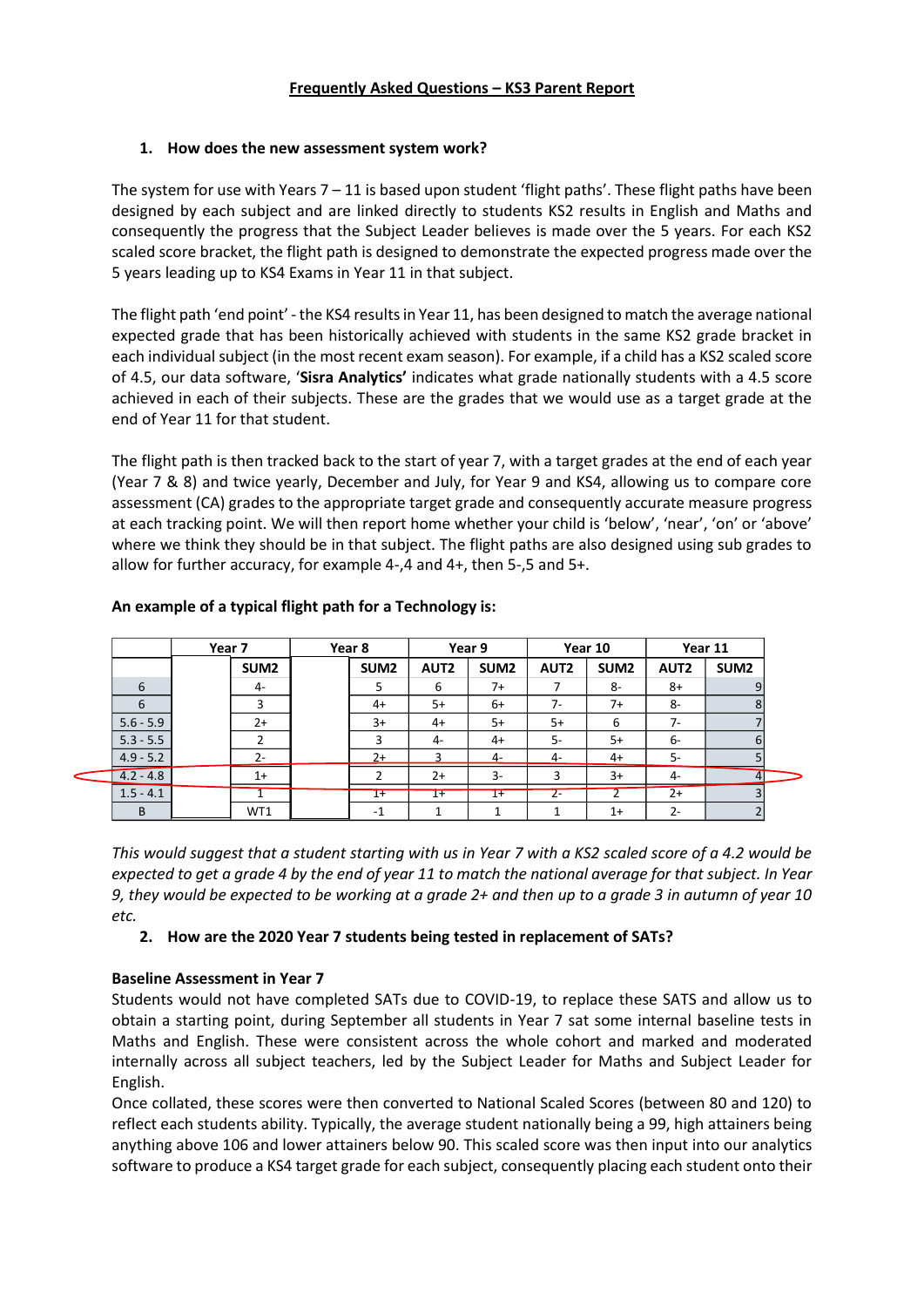appropriate flight path each subject, a flight path that reflected their scaled score and the national expectation at the end of KS4 in that subject with that scaled score.

Whilst we are confident that these baseline grades can identify student attainment at the start of Year 7 we will be monitoring improvement and will use the end of year assessment in June to consolidate the ability of the student in English and Maths and set their appropriate targets from. We will update their flight paths at the start of Year 8.

## **3. What is a Common Assessment (CA) how are these used to track progress?**

Throughout the year, students will complete 'common assessments' (CA's). These are internally moderated and graded using grading criteria linked to the subjects most relevant specification. The assessments have been designed to enable students to demonstrate the relevant skills and knowledge of the latest topic and link to a grade in that area of work. It is important to understand that is a reflection on smaller topics and parts of the course and does not equate to a full GCSE grade, it acts as an indicator to show where a student is 'working at' in a particular area of the subject.

The CA grades are internally stored and when a 'Tracking Point' (TP) window opens, the most recent CA grade is used for the report. That grade is compared against the staggered target grades on the subject's **flight path**. This ensures that the grade is not being compared to the end of KS4 target grade only, and in fact a grade that is appropriate for them at the time of year/course. (If a student was in the first half term of Year 10, we wouldn't be expecting them to be working at their end of year 11 target, so we compare that grade with the Year 10 Autumn target grade) – providing everyone with a clearer picture of progress for that individual at that time of the year.

#### **4. What do the progress comments mean?**

A comment of '**Above'** is populated by the teacher if the most recent common assessment piece is graded at a grade above where a student should be at that time.

A comment of '**On'** is populated by the teacher if the most recent common assessment piece is graded at a grade that is the same grade as the grade on their flight path at that time.

A comment of '**Near'** is populated by the teacher if the most recent common assessment piece is graded at a grade 'up to 3' fine grades below where a student should be at that time. For example, if in Common Assessment Piece 1, a student demonstrates working at a grade 3+ and their flight path suggests that they should be working at a grade 4+, then that student is 3 sub grades below where they should be in that subject.

A comment of '**Below'** is populated by the teacher if the most recent common assessment piece is graded at a grade 'more than 3' sub levels below where a student should be at that time. For example, if in Common Assessment Piece 1, a student demonstrates working at a grade 3+ and their flight path suggests that they should be working at a grade 5, then that student is 4 sub grades below where they should be in that subject.

*So, using the flight path example above, Student A started in with us in Year 7 with a KS2 scaled score of 5.1, in Technology in the Autumn term of Year 8 he would be expected to be working at a grade 2-, if his common assessed piece was graded at a 1 he would be considered near his target as he is 2 fine grades below where he is expected to be. If it was graded at a 2+ he would be considered as working* 

| example diagram: |                                                |  |
|------------------|------------------------------------------------|--|
|                  | $\overline{\mathbf{5}}$                        |  |
|                  |                                                |  |
|                  | $rac{5-}{4+}$<br>$rac{4}{4-}$<br>$rac{4-}{3+}$ |  |
|                  |                                                |  |
|                  |                                                |  |
|                  |                                                |  |
|                  | $\frac{3}{3}$<br>$\frac{3}{2}$                 |  |
|                  |                                                |  |
|                  |                                                |  |
|                  | $\overline{2}$                                 |  |
|                  | $\frac{2}{1+}$                                 |  |
|                  |                                                |  |
|                  |                                                |  |

Fine grading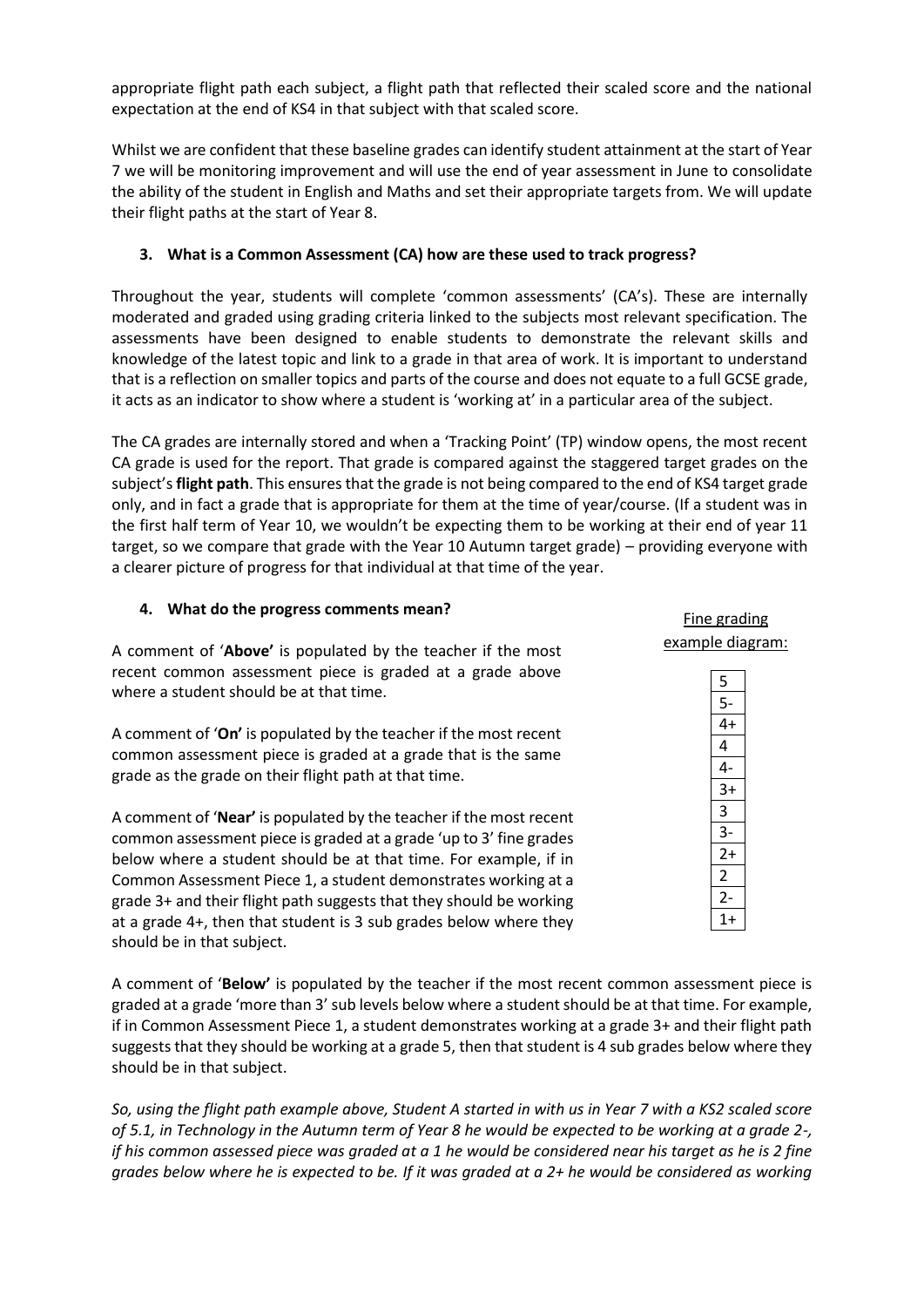*'above' his target. It is common for students to fluctuate throughout the year, as they may find themselves better at some topics than others. It is all relevant.* 

# **5. Why don't we share CA grades with students or parents in KS3?**

It is important that our students strive to achieve their best, we believe that sharing grades can result in students or parents focusing on the grade rather than the progress made. Every student's flight path is different, it is important that students don't worry or get anxious about the actual grade that they have been awarded, more so, that they aim to achieve 'on' or 'above' where they should be individually. We will always share with students whether they are 'Above, On, Near or Below' where they should be and provide them with feedback on what their next steps should be.

# **6. My child has 'near' or 'below' on their report for a subject, should I be concerned?**

If they are 'near or 'below' in their report, students should ask their teacher what they can do to improve and what their next steps should be. This feedback should be acted upon in preparation for the next common assessment piece. These are the subjects that they should be focusing on and seeking further support in.

# **Attitude to Learning (A2L) scores**

# **7. Why are the A2L codes so important?**

A2L scores should help you (and us) to closely pinpoint where any issues may be occurring. They should be regarded as a key indicator of your child's attitude towards school, work and likely future progress. These will usually be the first columns that we look at when mentoring pupils, before any reference is made to targets.

## **8. What do codes mean?**

The 3 codes that staff will use to show how they feel about your child's attitude to learning in their subject. Students should always be aiming to get an 'ME' code on their report.

If a child receives an 'NY', the report will also highlight which of the learning expectations the teacher thinks needs to worked on. This should provide parents with a substantial amount of information to have informed useful discussions at home.

| A2L<br>Key | EE        | <b>Exceeding Expectations</b>       | You are exceeding our learning expectations in the<br>lessons. |  |  |  |  |  |
|------------|-----------|-------------------------------------|----------------------------------------------------------------|--|--|--|--|--|
|            | MЕ        | <b>Meeting Expectations</b>         | You are meeting all of our learning expectations.              |  |  |  |  |  |
|            | <b>NY</b> | <b>Not yet Meeting Expectations</b> | You are not yet meeting all of our learning expectations.      |  |  |  |  |  |

## **9. What are the learning expectations?**

The new 'Attitude to Learning' expectations are a list of 10 expectations that we believe are fair for all students to be following whilst a member of Thomas Adams School. The expectations should act as a guide of minimum standards. If any of these are not met, then the student will be reported as an NY by the teacher. The teacher will highlight which standard it is, it could be more than one, so informed and useful discussions can be had at home. This data will also enable head of years to be able to focus intervention and behaviour strategies to groups of individuals appropriately.